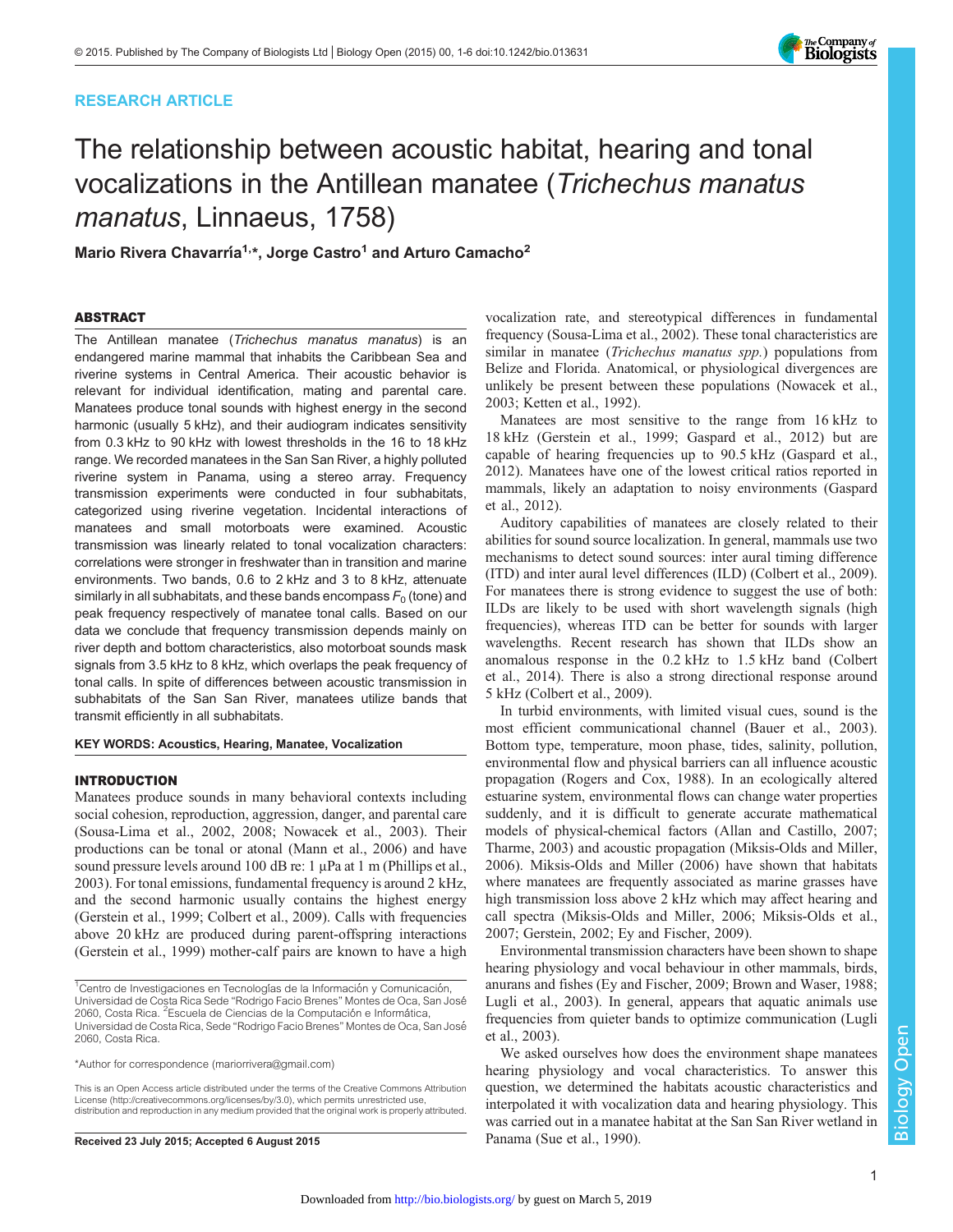<span id="page-1-0"></span>

| <b>List of symbols and abbreviations</b> |                               |  |  |
|------------------------------------------|-------------------------------|--|--|
| <b>AR</b>                                | Autonomous recorder           |  |  |
| dB                                       | <b>Decibels</b>               |  |  |
| $F_{0}$                                  | <b>Fundamental frequency</b>  |  |  |
| $F_{s}$                                  | <b>Frequency sampling</b>     |  |  |
| <b>FT</b>                                | <b>Frequency transmission</b> |  |  |
| II <sub>D</sub>                          | Inter aural level difference  |  |  |
| <b>ITD</b>                               | Inter aural timing difference |  |  |
| SC.                                      | Sensitivity curve             |  |  |
|                                          |                               |  |  |

# RESULTS

Comparison between the sweep signal at 10 m and greater distances indicated that transmission was greater in freshwater and transition environments (with depths ranging between 9 m to 15 m and 15 m to 20 m) than in the coastal lagoon (with depths ranging from 1 m to 1.5 m) (Figs 1 and [2](#page-2-0)). Similar attenuation occurred in two bands in all subhabitats: 0.6–2 kHz and 3–8 kHz. From 0.6 kHz to 2 kHz signal loss is 0.4 dB/m  $(\pm 0.1 \text{ dB/m})$  in the first 10 m, 0.04 dB/m ( $\pm$ 0.2 dB/m) in the following 100 m and 0.004 dB/m  $(\pm 0.002 \text{ dB/m})$  in the last 1000 m. In the band from

3 kHz to 8 kHz power loss is significantly lower than in the first mentioned band averaging  $0.2$  dB/m ( $\pm 0.01$  dB/m). These similarities are constant across all sites except for location A [\(Fig. 2](#page-2-0)A) and location C ([Fig. 2](#page-2-0)C). In location A signal was not received farther than 100 m away at all. In location C, at 1000 m signal was only received in frequencies around 10 kHz. Manatees show increased sensitivity from 0.5 kHz to 18 kHz [\(Gerstein et al.,](#page-5-0) [1999](#page-5-0)), coinciding with the bands that propagate maximally ( for the freshwater subhabitat A:  $r^2=0.65$ ,  $\overline{P}=0.05$ , [Fig. 2A](#page-2-0); for the freshwater subhabitat B:  $r^2=0.67$ ,  $P=0.05$ , [Fig. 2](#page-2-0)B; for the transition subhabitat C:  $r^2=0.54$  P=0.05, [Fig. 2](#page-2-0)C; and for the marine subhabitat:  $r^2=0.54$  P=0.05, [Fig. 2](#page-2-0)D). Subhabitats do have different transmission characteristics, according to Eqn 1. Subhabitats A and B ([2A](#page-2-0),B) show a frequency cutoff of 0.1 kHz, while subhabitat C [\(Fig. 2](#page-2-0)C) shows a frequency cutoff of 0.15 kHz and subhabitat D ([Fig. 2](#page-2-0)D) shows not to transmit frequencies below 1 kHz.

For manatee tonal productions, average tone is around 3 kHz with a range between 0.7 to 8.1 kHz. Peak frequency average is around 6 kHz, with a mode in 5 kHz and a range between 2 kHz and 15 kHz. The average duration is 362 ms and does have high



Fig. 1. Schematic map of the study area with the subhabitats marked with letters.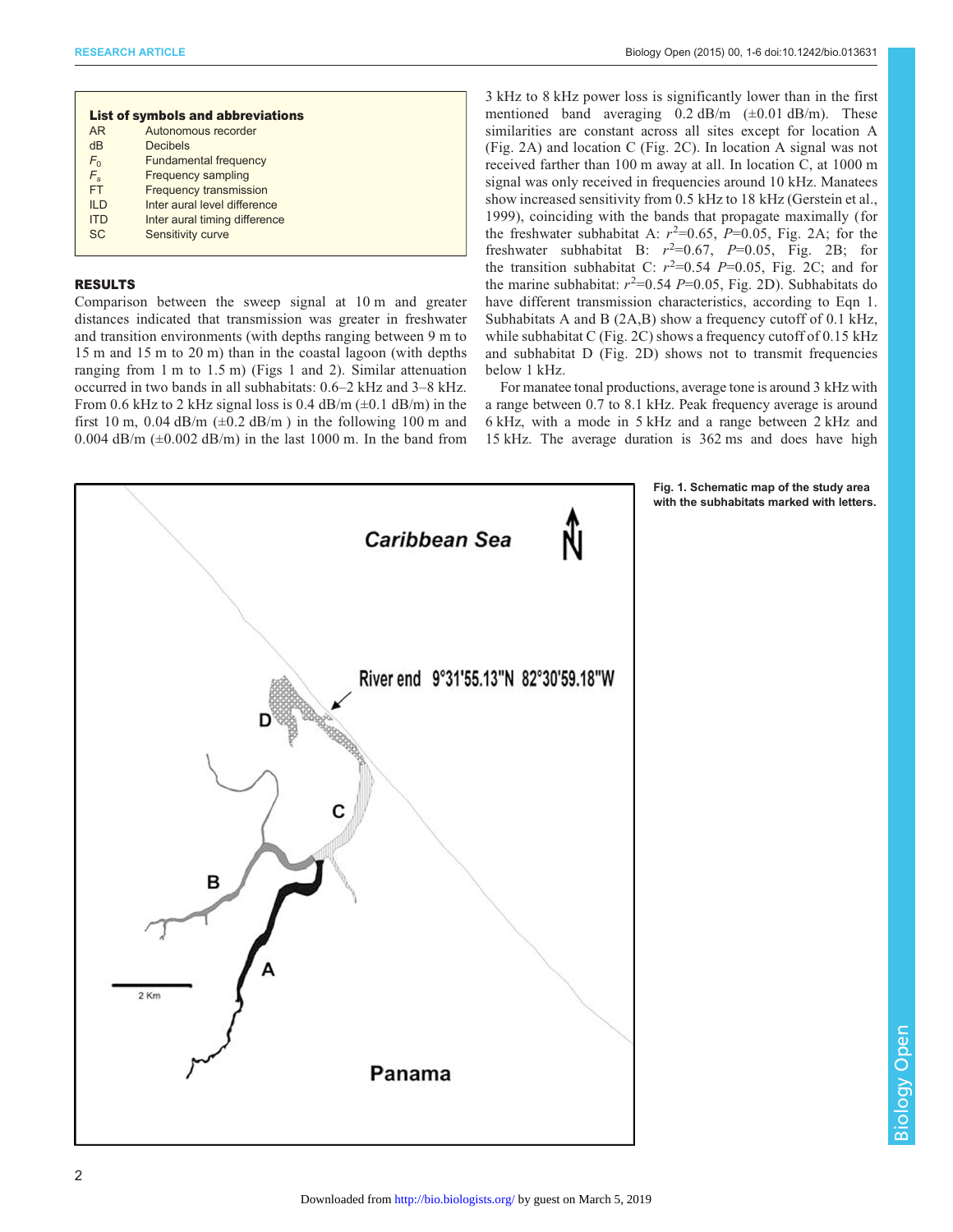<span id="page-2-0"></span>

Fig. 2. Plots showing the averages of frequency transmission experiments. Results of frequency transmission experiments in different subhabitats A–D. Location A is a freshwater site which riverine vegetation is dominated by grasses for agricultural use. It does not show the 1000 m curve due to wave physical limitation caused by sinuosity. Location B is fresh water environment with different riverine vegetation (mangrove and ferns). Location C is a transition zone populated mainly by mangroves. Location D is a marine coastal lagoon with sedimentary acoustic barriers with very limited transmission. All the sites share frequency propagation characteristics highlighted by shadowed areas. Frequency cutoffs were estimated using Eqn 1. Vibrosense related curve was plotted with a discontinuous line in order to preserve Gerstein et al's. manatee audiogram ([Gerstein et al., 1999\)](#page-5-0), but it is irrelevant for analysis purposes. Vertical double line shows the frequency cutoff.

variability  $(\pm 114 \text{ ms})$  [\(Table 1\)](#page-3-0). The average spectra was plotted [\(Fig. 3](#page-3-0)), and the resultant curve was compared with the SC (sensitivity curve) showing a strong Pearson correlation  $(r^2=0.67,$  $P=0.05$ ).

Call rate disruption in boat-manatee distances farther than 25 m was not evident. Manatees maintain an average call rate of 20 tonal calls per minute  $(n=12)$ . When the motor sound overwhelms the spectra, calls cease and any other sign such as bubbles and movement is not evident. It is notable that boats from a distance higher than 50 m mask the band from 3.5 kHz to 8 kHz. [Fig. 4](#page-3-0) shows a representative scenario of an encounter of a vocalizing manatee and a motor boat. Tonal vocalizations are marked with arrows.

# **DISCUSSION**

The San San river habitat holds four acoustic subhabitats with different frequency transmission characteristics. The upper river system, consisting of fresh water, exhibits less signal attenuation especially in low frequency sounds. Then, a transition zone exhibits a higher level of marine noise compared to freshwater subhabitats. Finally, a shallow marine zone ending in a coastal lagoon has very low range frequency transmission characteristics. Spectra from the four zones are different and can be easily differentiated. Sound transmission in the habitat is influenced by estuarine processes and may be masked by biological activity caused by snapping shrimps, turtles, otters, and soniferous fish. Estuarine sedimentary cumulative effects are significant environmental acoustic modelers. For example, the river end is before a coastal lagoon, in consequence the sediments are accumulated. This is the limit between two acoustic subhabitats: transition and marine. In all subhabitats biological sound daily dynamics are a major agent of change, especially in the evening, when fish sounds overwhelm spectra in marine and transition zones. Riverine vegetation does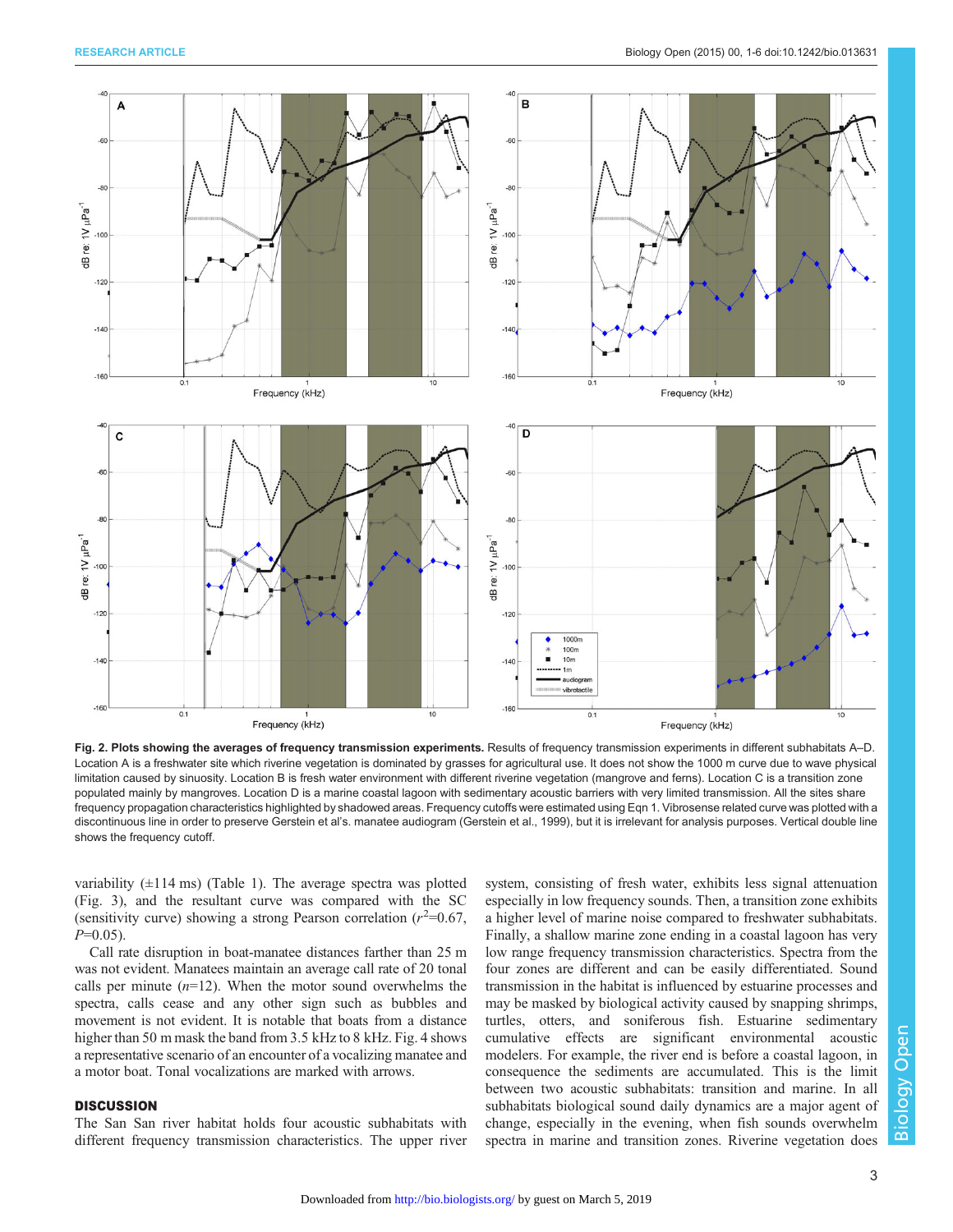<span id="page-3-0"></span>

| Table 1. Average characteristics of Antillean manatee tonal |  |  |
|-------------------------------------------------------------|--|--|
| vocalizations                                               |  |  |

| Feature                                       | Value                                  |
|-----------------------------------------------|----------------------------------------|
| Average $F_0$ (kHz) ( $n=1369$ )              | $29+12$                                |
| $F_0$ range (kHz) ( $n=1369$ )                | $0.715 - 8.1$                          |
| Average vocalization duration (ms) $(n=1369)$ | $362 + 114$                            |
| Peak frequency (kHz) (n=339)                  | $6.0 \pm 2.5$                          |
| Peak frequency range (kHz) (n=339)            | 1.95-15.4                              |
| Peak frequency mode (kHz) (n=339)             | 5                                      |
| Approximate average level at 1 m              | 90 dB re: $1$ V/ $\mu$ Pa <sup>2</sup> |

have a direct influence on the underwater river soundscape ([Fig. 1\)](#page-1-0). In spite all of these factors, spectra in the subhabitats do show stereotypical frequency attenuation characteristics in the 0.6 kHz to 2 kHz and 3 kHz to 8 kHz range.

The FT data indicate distances that a broadband sound with similar characteristics with manatee vocalizations can be emitted and received based on attenuation. There is a significant correlation between tonal vocal behaviour, hearing physiology of manatees and typical frequency transmission characteristics of the environments.

 $F_0$  is situated in a band where frequency power attenuation is relatively high. Peak frequency however, is located in a band that is efficiently transmitted. Although our results are difficult to compare, because of our main point is the SC weighting, our findings are partially supported by a previous study [\(Miksis-Olds](#page-5-0) [and Miller, 2006\)](#page-5-0) in a similar environment. In other species where the auditory system evolved completely underwater such as toadfishes, their characteristic whistles do not propagate for long distances. Toadfishes vocalize in certain frequency bands for long range detection and localization, these bands are used with chorusing, individual communication in contrary appears to be effective at ranges of few meters ([Fine and Lenhardt, 1983](#page-5-0)). In the case of manatees they do show increasing sensitivity in bands with optimal propagation for general feature recognition (gender, size, age) ([Sousa-Lima et al., 2002](#page-5-0)) and positional information ([Colbert](#page-5-0) [et al., 2009](#page-5-0)). This does not mean that information encoded in other bands (such as frequencies with manatees' highest sensitivity, from 16 kHz to 18 kHz) is irrelevant. It means that individual recognition occurs at a short range, since high frequency intensity decrease more



Fig. 3. Vocalization average characteristics weighted with sensitivity curve. Highlighted areas correspond to the bands that show similar power loss in the frequency between all transmission experiments. Average  $F_0$  (2.9 kHz) and peak frequency mode (5 kHz) are marked with discontinuous vertical lines.



Fig. 4. Representative spectrogram showing tonal vocalizations and masking noise from distant motorboats (more than 25 m from manatees). The band from 3.5 kHz to 8 kHz is delimited by two lines. Manatee tonal vocalizations are marked with arrows.

rapidly close to the source ([Mohajer et al., 2014\)](#page-5-0). This characteristic seems to be recurrent in other shallow water species of other animal groups [\(Ghahramani et al., 2014\)](#page-5-0).

Peak frequency for the Belize population was from 3 kHz to 5 kHz and 5 kHz in Crystal River (Florida, USA) [\(Nowacek et al.,](#page-5-0) [2003\)](#page-5-0). These results are similar to the ones found in this study, confirming their relevance. Regarding other relevant bands, tone  $(F<sub>0</sub>)$  values (Table 1.) seem to be more similar to the Florida manatee population (2.8 kHz) than to the one in Belize (3.7 kHz). This difference is due to environmental conditions rather than phylogeny [\(Ey and Fischer, 2009; Ketten et al., 1992\)](#page-5-0), although the second possibility and the effects of disruptive effects of river environmental flows should be addressed.

Distant boat noise (more than 25 m away from the receiver) masks a band from 3.5 kHz to 8 kHz necessary for directional responses (Fig. 4) [\(Colbert et al., 2009\)](#page-5-0). ITD's are most likely used for sound source localization ([Colbert et al., 2009\)](#page-5-0). Therefore manatees are particularly vulnerable in reverberant environments such as channels where inter-aural envelope coherence is degraded [\(Monaghan et al., 2013\)](#page-5-0). Recently [Colbert et al. \(2014\)](#page-5-0) determined that manatees are capable of detecting sound sources with longer wavelengths than their intermeatal or intercochlear distance; they show responses to frequencies from 0.2 kHz to 1.5 kHz. This band overlaps with strong river-flow sounds ([Lugli et al., 2003\)](#page-5-0). Therefore, in the current study scenario, ITDs will be important for localization. Also, low-frequency cuttoffs, a function of the shallow depths, can modify signals and cut frequencies that in this study are from 0.1 kHz to 1 kHz. Motorboats overlaps a band specifically important for determining directionally ([Gerstein et al.,](#page-5-0) [1999\)](#page-5-0), and this can affect manatees' avoidance behaviour in small boat routes. Vulnerability increases at night when natural sounds overwhelm spectra in marine and transition areas.

Water level loss in estuaries such as the San San River can increase shallow areas where communication is limited. Therefore climate change could mimic the effects of environmental flows caused by hydroelectric and agricultural projects, limiting animal communication and consequently affecting the population dynamics. Acoustic communication transmission depends on the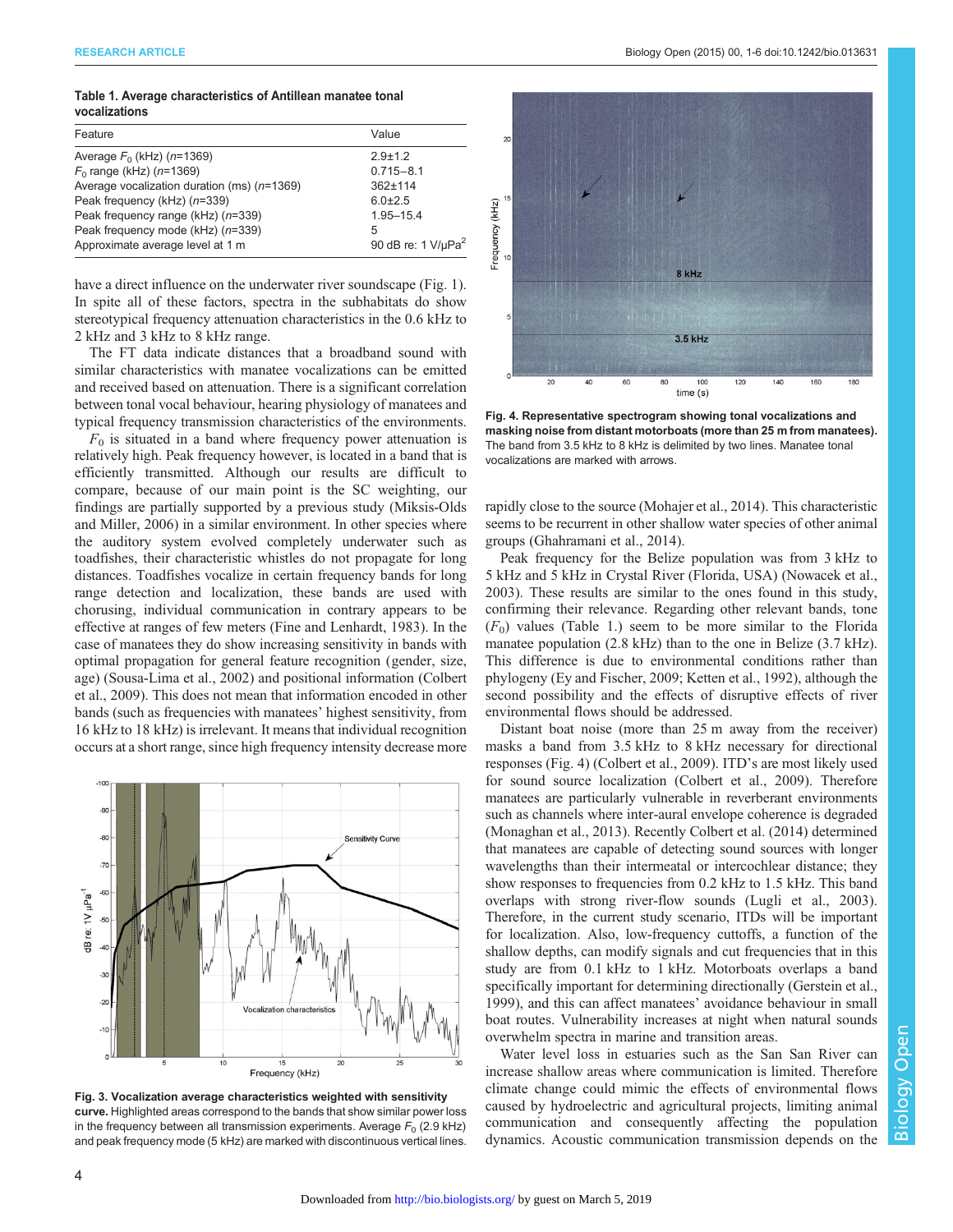propagation characteristics. These characteristics are originally defined by the river natural environmental flow and later affected by pollution. The effect of pollution should be addressed.

#### MATERIALS AND METHODS

The San San River is a protected wetland by the Secretariat for the Convention on Wetlands (RAMSAR). It is an estuarine system located in Panama, Central America ([Fig. 1\)](#page-1-0). Despite of its conservation status, fecal and agrochemical pollution are in levels considered dangerously high for humans. This was reported in a technical document by the University of Panama Chemical Science Department (Caballero et al., unpublished). Swimming- related activities were avoided for health security reasons.

Initially, habitat was classified in categories according to the vegetation characteristics: freshwater, transition, and a coastal lagoon with marine influence. The vegetation does have a direct influence on river morphology and riverside slope characteristics ([Allan and Castillo, 2007\)](#page-5-0).

The fieldwork detailed in this work was carried out from January to November 2013, 15 days per month. It consisted of characterizing manatees' habitat acoustics and vocalizations as detailed in the following sections.

## Habitat characterization

To characterize the habitat acoustics recordings were made in the three subhabitats with six autonomous recorders deployed along the river. This was carried out to confirm that those present different underwater acoustic characteristics. To determine this, six autonomous recorders were deployed simultaneously along the river. The deployment was done once a month for 4 months, from March to June, 2013. Autonomous recorders (ARs) were modified mini RUDARS (Cetacean Research®, Seattle, Washington, USA). Duty cycle ARs were adapted by attaching microprocessors (ARDUINO® mini, Ivrea, Italy) to the H1 recorders (Zoom®, Chiyoda-ku, Tokyo, Japan). ARs were set to record for one minute every ten minutes, for 21 days. Synchronization was made using the device clock and an initial impulsive event was made with a metallic sound.

Based on early results from autonomous recorders, it was determined that fish chorusing (mostly Cynoscion jamaiscensis), snapping shrimp, and unidentified species of toadfishes, overwhelm spectra of marine influenced areas during the evening (16:00 to 06:00 h). This completely masks manatees' characteristic sound. Therefore, fieldwork was usually carried out only during times of non targeted biological low activity, from 06:00 to 16:00 h.

### Frequency transmission experiments

It is worth to note that, within freshwater subhabitats, there were differences in riverine vegetation composition. Hence, we carried out the procedure on each of those two separately. FTs were done instead of applying models since those appear to be inaccurate for shallow environments [\(Miksis-Olds](#page-5-0) [and Miller, 2006\)](#page-5-0).

The sweeps were recorded using a CR1 hydrophone calibrated at  $-198.51$  dB 1 V re:1 V 1 µPa<sup>-1</sup> (Cetacean Research<sup>®</sup>), a dual pre-amplifier (ART®, Niagara Falls, New York, USA), and a H4n® recorder (Zoom®). A reference sweep (9 s at 1 m, from 0.02 kHz to 19 kHz) with an intensity of 110 dB at 5 kHz (salt water, 34 mg/l, at 22°C) was made in the Naos Marine Laboratory at the Smithsonian Tropical Research Institute in Panama. Since the speaker (Clark Synthesis®, Littleton, Colorado, USA) cannot maintain uniform power across the sweep, the 110 dB intensity was only obtained at 5 kHz, which is actually the reported manatees' peak frequency. The sweep, with identical equipment and settings, was applied at each of the four localities specified earlier. In the field, we recorded the played back sound at 10 m, 100 m and 1000 m from the stationary source. Sweep was presented three times per location. An artificial sweep was used for resolution purposes and mainly because of the difficulty to find a broadly representative tonal call. Variance among call characteristics is very high as showed in the summary of the statistics of the samples. The data obtained from each frequency transmission experiment was filtered by a 1/3 octave filter bank. Then, the power spectral density was determined using the Welch method [\(Welch, 1967](#page-5-0)), using a 128 samples window with no overlap. The intention of this procedure was to obtain general and stereotypical characteristics, by obtaining bands with uniform power

attenuation. We did not measure the physical-chemical characteristics of the water.

Sweep playback was applied only when needed, to avoid possible disturbance or damage to local aquatic life. This procedure was not possible to carry out in the field for distances shorter than 10 m due to river current, swimming avoidance and low maneuverability of the stationary source.

#### Manatee localization and recording

Vocalizing manatees were located using a two hydrophone array, kayaking a 24 km transect daily, completing 369 field hours. The methodology consisted on using a mobile stereo array to locate them using human interaural level difference capabilities. The array was mounted in the kayak and and its design considered the minimum distance between hydrophones for accurate detection of average manatees peak frequency (5 kHz) [\(Colbert](#page-5-0) [et al., 2009; Gaspard et al., 2012](#page-5-0); [Gerstein et al., 1999; Nowacek et al.,](#page-5-0) [2003\)](#page-5-0), assuming an underwater sound speed of 1500 m/s [\(Carlton, 2012](#page-5-0)). Distance between hydrophones was 86 cm and minimum effective distance for interaural detection is 30 cm. Once the animal (animals) was (were) located, the distance source-hydrophone was estimated using surface indications of manatee presence, such as movement sounds, vocalizations and bubbles. This allowed calculation of the approximated source level. Manatee productions were recorded using the array for location purposes but their level was estimated using the channel that was nearer to the source. At least 9 individuals were recorded.

During manatee-motor boat interactions, recordings were longer (usually more than 5 min, but not more than 8 min). After that, transects were continued. Data from these recordings was processed using MatLab® spectrogram function with a 1024 samples window and no overlap.

Data from the West Indian manatee audiogram was used to transpose with the frequency transmission data and tonal characteristics. In order to know what frequencies are efficiently transmitted in the subhabitats, depths were measured for all of the river. Frequency cutoff  $(F_c)$  of the sites was determined using the following equation [\(Rogers and Cox, 1988\)](#page-5-0):

$$
F_c = \frac{C_w/4h}{\sqrt{(1 - C_w^2)/C_s^2}}\tag{1}
$$

where  $c_w$  is the speed of sound (m/s), h is average depth (m), and  $c_s$  is the speed of sound in the sediment (m/s). Sound speed in the sediment was estimated by sampling from the bottom, and comparing its characteristics with predefined values [\(Rogers and Cox, 1988](#page-5-0)).

For analysis purposes, Antillean manatee tonal sounds were isolated from recordings. Only tonal sounds were used since fundamental frequency and duration are the most important features for communication [\(Sousa-Lima](#page-5-0) [et al., 2002, 2008\)](#page-5-0). Also, nonlinear sounds were excluded since big fishes such as tarpoons and catfishes, river turtles and mammals such as otters produce atonal sounds which are very similar to the ones presented by the manatees.

A total of 1369 isolated sounds were obtained. Each sound was initially analyzed using the pitch estimator SWIPE [\(Camacho and Harris, 2008](#page-5-0)). If the sample was noisy,  $F_0$  was estimated manually using its spectrogram. Peak frequency was estimated using Matlab® peak detection algorithm (findpeak). If the sample was noisy, peak frequency was also estimated manually using its spectrogram. Other features such as duration, frequency range and relative intensity were registered manually from wave and spectral data. Since there is not much literature detailing the occurrence of frequencies above 22 kHz, recordings were made at a sampling frequency of 44.1 kHz using 32 bits per sample. During field work, the recurrent presence of ultrasonic components was evident. Hence,  $F_s$  was incremented to 96 Hz. Therefore, peak frequency statistics as well as the average approximate level were estimated using 339 samples, which were taken at 96 kHz 32 bits.

## Data correlation

Comparisons of FT experiments and audiological information obtained from a sensitivity curve, which is defined as the inverted sign magnitude of the manatees audiogram [\(Gerstein et al., 1999\)](#page-5-0) were carried out. [Gerstein](#page-5-0) [et al. \(1999\)](#page-5-0) audiogram is more appropriate for this work since we do not use equipment able to measure high frequencies as was done in a later study